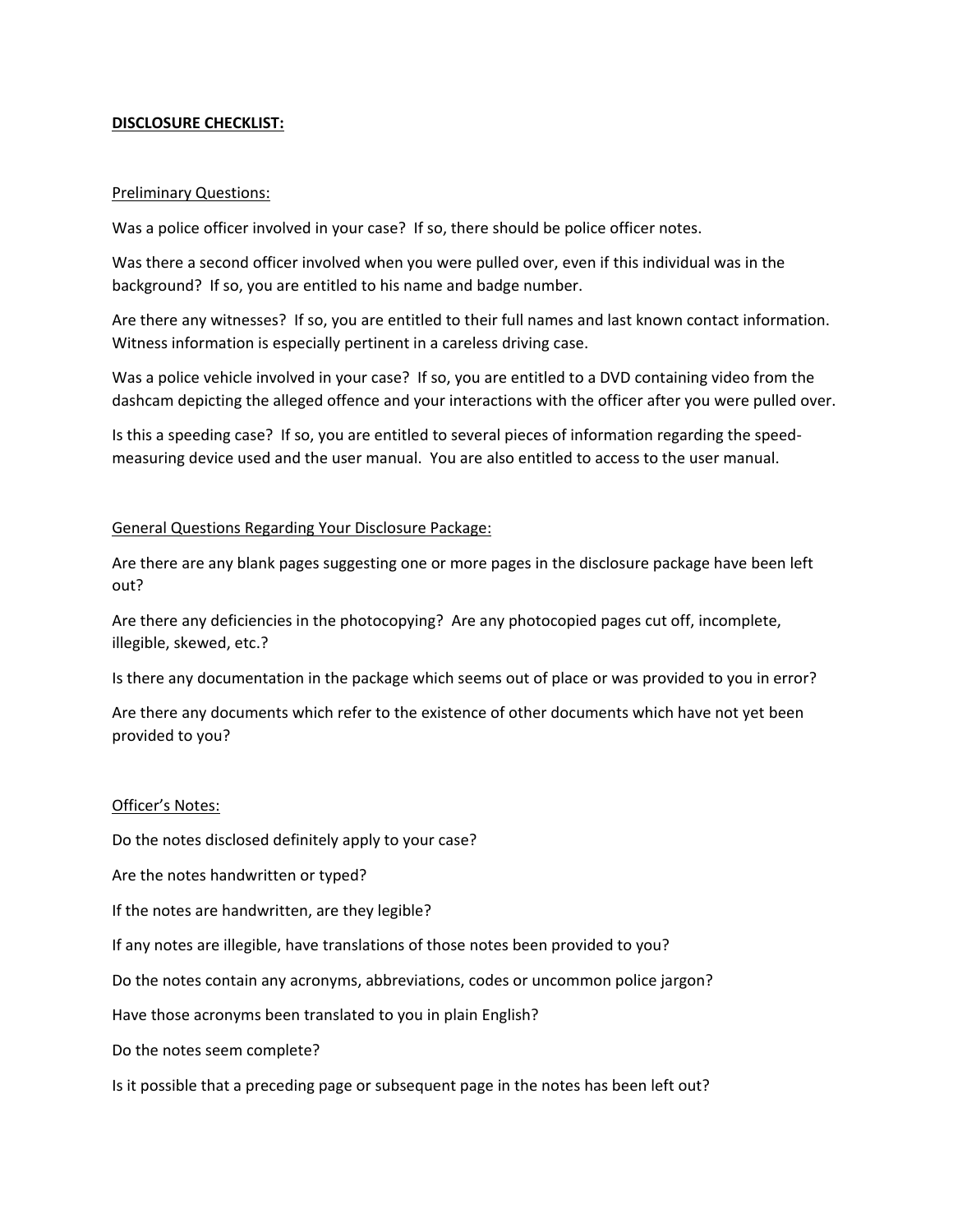Were the police notes photocopied properly? Are any photocopied pages cut off, incomplete, illegible, skewed, etc.?

Have any blank pages or additional pages in the notes been provided which seem out of place?

Did the officer draft notes on the Certificate of Offence itself? Sometimes an officer will write notes on a Certificate of Offence.

## Certificate of Offence:

Were you provided with a date-stamped copy of the Certificate of Offence proving it was filed within 7 days?

# Video Evidence:

What type of police vehicle was involved in pulling you over? Have you been provided with a DVD prepared by the Toronto Police Service? Do you have the technology to play the DVD? Do you have access to a computer that can play the DVD? If you were not able to play the DVD, what efforts did you undertake to try to play it? Were you provided with any instructions on how to play the DVD? Were you provided with any information on who to contact to play the DVD? If you were able to play the DVD, did the video depict everything relevant in your estimation? Did the video depict your alleged driving offence? Did the video depict your dealings with the officer afterwards? Do you have your own recording of the event on your own dash cam, cell phone, etc.? Is there anything you recorded that suggests that the Toronto Police Service didn't provide you with a complete video? When you played the DVD, was there any audio that could be heard? Was the audio muffled or cut off at any point?

# Speeding Ticket:

*Documentation and Information You Are Entitled to Receive*

The speed-measuring device's test logs (if they exist)